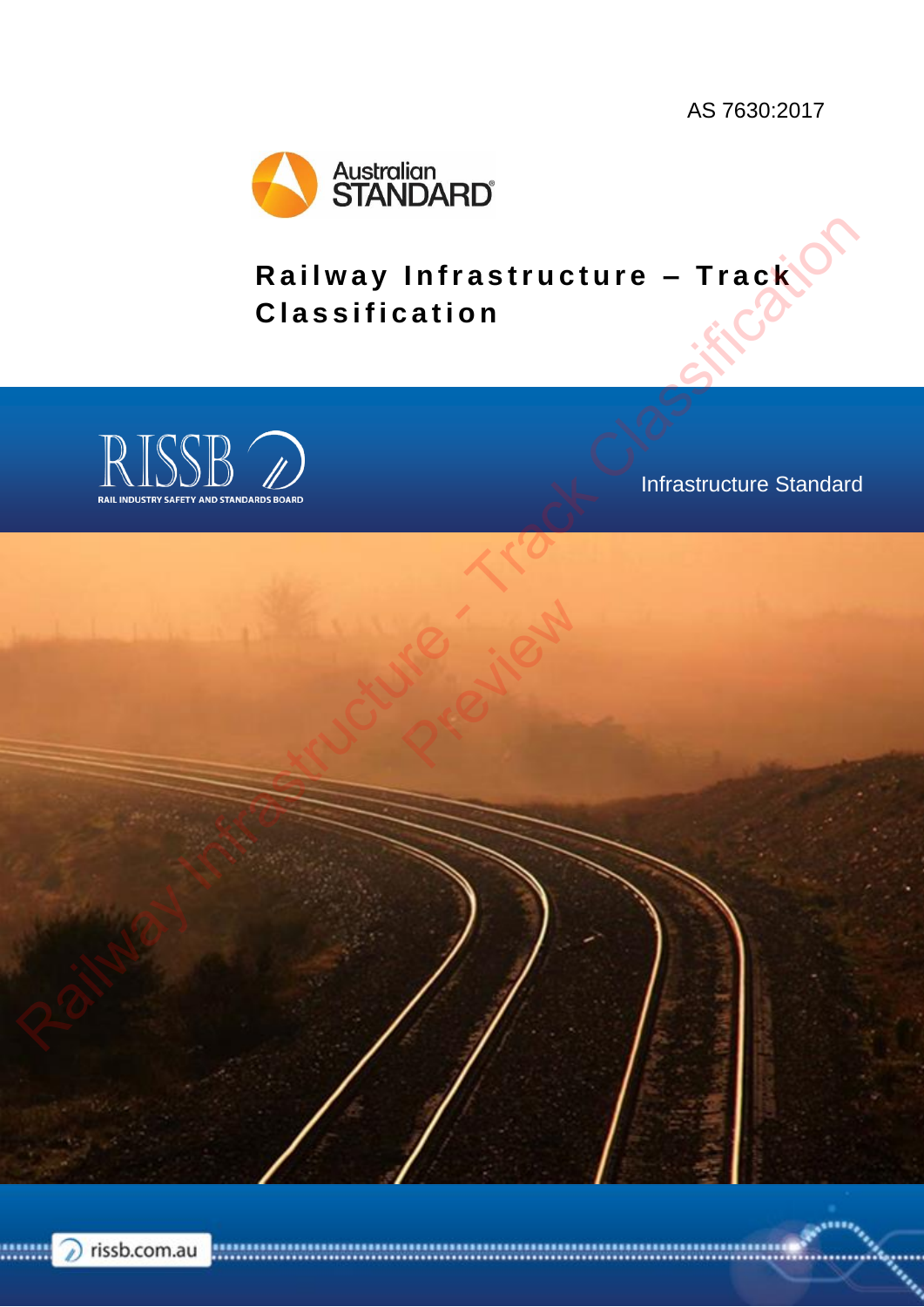

This Australian Standard® AS 7630 Railway Infrastructure – Track Classification was prepared by a Rail Industry Safety and Standards Board (RISSB) Development Group consisting of representatives from the following organisations:

ARTC **Pacific National Pacific National Community** Cueensland Rail **Queensland Rail** TfNSW ASA PTA SA PTA SA PTA WA PTA WA PTA WA PTA WA PTA WA PTA WA PTA WA PTA WA PTA WA PTA WA PTA WA PTA WA PT Brookfield Rail **Aurizon** Rio Tinto Rio Tinto Rio Tinto Rio Tinto Rio Tinto Rio Tinto Rio Tinto Rio Tinto Rio Tinto

The Standard was approved by the Development Group and the Infrastructure Standing Committee on December, 2016. On January 30, 2017 the RISSB Board approved the Standard for release.

This standard was issued for public consultation and was independently validated before being approved.

Development of the Standard was undertaken in accordance with RISSB's accredited process. As part of the approval process, the Standing Committee verified that proper process was followed in developing the Standard.

RISSB wishes to acknowledge the positive contribution of subject matter experts in the development of this Standard. Their efforts ranged from membership of the Development Group through to individuals providing comment on a draft of the Standard during the open review.

I commend this Standard to the Australasian rail industry as it represents industry good practice and has been developed through a rigorous process. **MYPROVER** 

**Paul Daly** Chief Executive Officer Rail Industry Safety and Standards Board

## **Keeping Standards up-to-date**

Australian Standards developed by RISSB are living documents that reflect progress in science, technology and systems. To maintain their currency, Australian Standards developed by RISSB are periodically reviewed, and new editions published when required. Between editions, amendments could be issued. Australian Standards developed by RISSB could also be withdrawn. Suffrage InStandant Readers (RISBA) Development Classe are researching of representatives from the following<br>particular the system of the Classification of the Classification of the Classification of the Classification<br>
TR

It is important that readers assure themselves they are using a current Australian Standard developed by RISSB, which should include any amendments that have been issued since the Standard was published. Information about Australian Standards developed by RISSB, including amendments, can be found by visiting [www.rissb.com.au.](http://www.rissb.com.au/)

RISSB welcomes suggestions for improvements, and asks readers to notify us immediately of any apparent inaccuracies or ambiguities. Members are encouraged to use the change request feature of the RISSB website at: [http://www.rissb.com.au/products/.](http://www.rissb.com.au/products/) Otherwise, please contact us via email at [info@rissb.com.au](mailto:info@rissb.com.au) or write to Rail Industry Safety and Standards Board, PO Box 518 Spring Hill Qld 4004, Australia.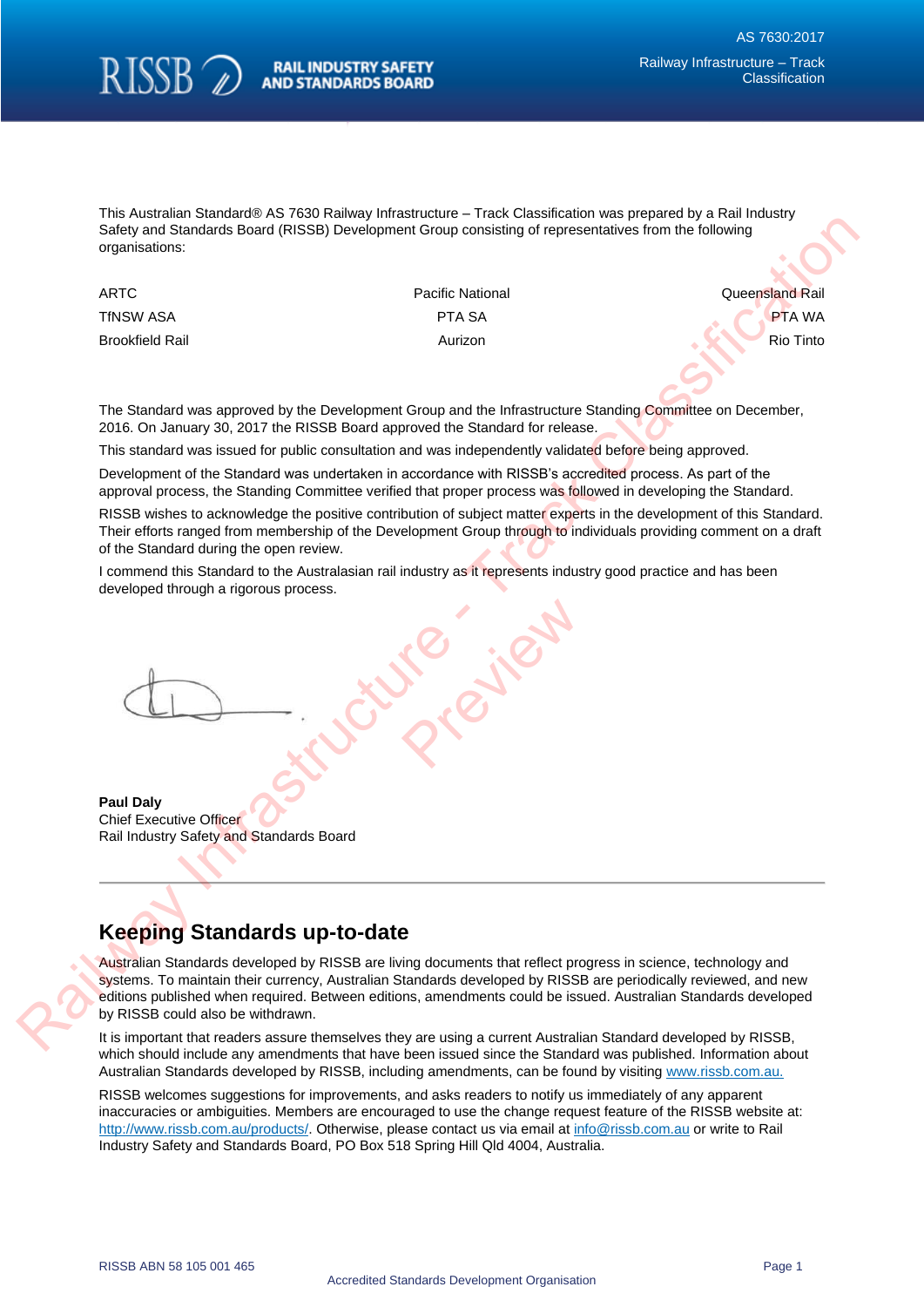

## **AS 7630:2017**

# **Railway Infrastructure – Track Classification**

### **Document details**

First published as: AS 7630:2010 Rail Infrastructure Track Classification ISBN 978-1-76035-690-3

Published by SAI Global Limited under licence from the Rail Industry Safety and Standards Board, PO Box 518 Spring Hill Qld 4004, Australia om the Rail Industry Safety and

## **Copyright**

#### © RISSB

All rights are reserved. No part of this work can be reproduced or copied in any form or by any means, electronic or mechanical, including photocopying, without the written permission of RISSB, unless otherwise permitted under the Copyright Act 1968. Railway Infrastructure - Track Classification<br>
Pocument details<br>
First published by 3A1 Gibbs United Uncertainty Track Classification<br>
FIRS 878-17635-862-3<br>
Published by 3A1 Gibbs United Uncertainty Rain Track Classificati

### **Notice to users**

This RISSB product has been developed using input from rail experts from across the rail industry and represents good practice for the industry. The reliance upon or manner of use of this RISSB product is the sole responsibility of the user who is to assess whether it meets their organisation's operational environment and risk profile.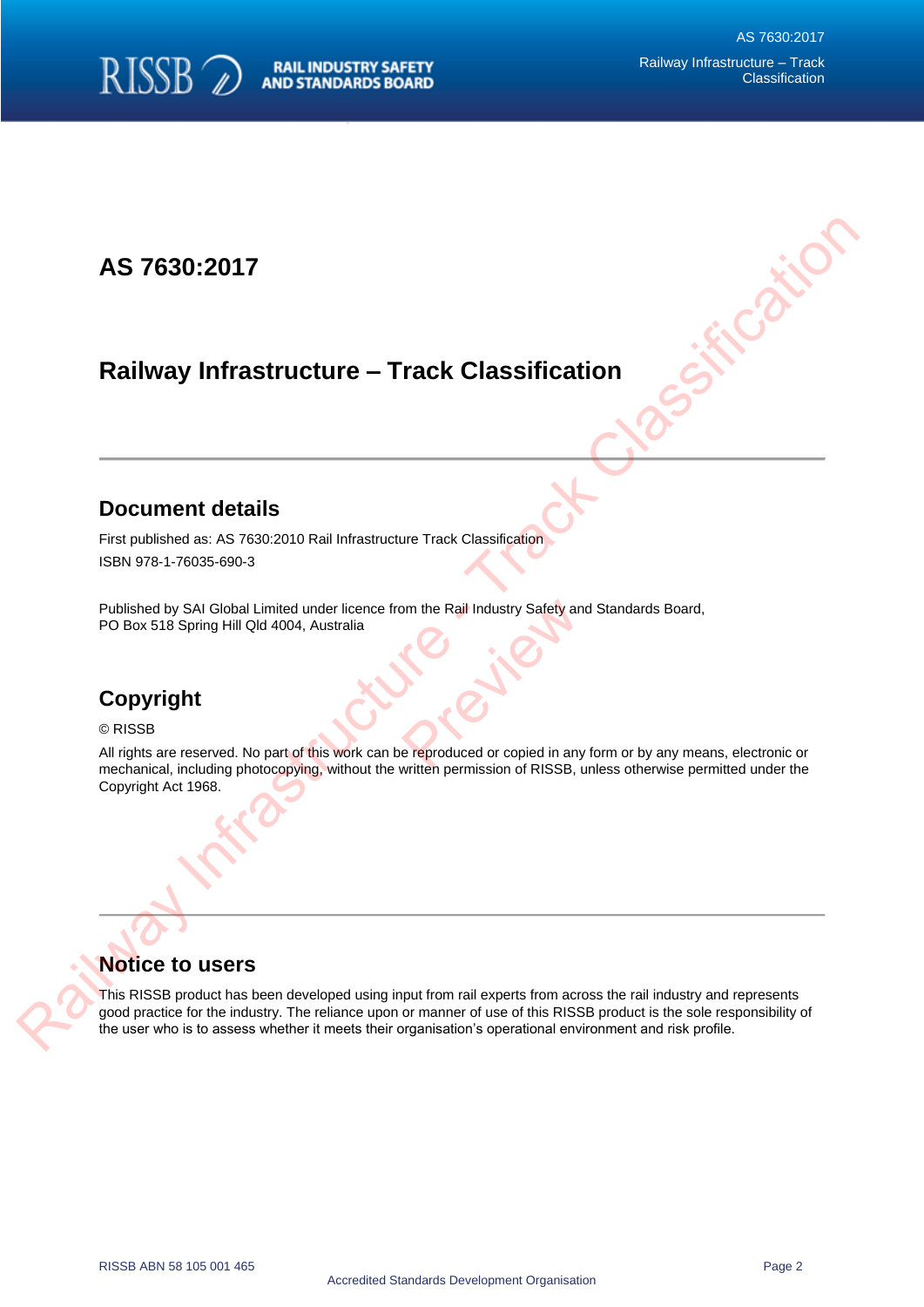

## **Document control**

### **Document identification**

### **Document history**

| <b>Publication Version</b> | <b>Effective Date</b> | Reason for and Extent of Change(s)                                      |
|----------------------------|-----------------------|-------------------------------------------------------------------------|
| 2017                       | January 30, 2017      | Standard review and re-issued (new format, Inclusion of<br>"P" Forces). |
| 2010                       | March 17, 2010        | Version AS 7630:2010 (first publication)                                |
|                            |                       |                                                                         |

### **Approval**

| AS 7630:2017 Railway Infrastructure - Track Classification<br><b>Document history</b><br><b>Publication Version</b><br><b>Effective Date</b><br>Reason for and Extent of Change(s)<br>2017<br>January 30, 2017<br>"P" Forces).<br>Version AS 7630:2010 (first publication)<br>2010<br>March 17, 2010<br><b>Approval</b><br>Name<br>Date<br>Rail Industry Safety and Standards Board<br>30/01/2017<br>Railway | Designation / Title |                                                         |
|--------------------------------------------------------------------------------------------------------------------------------------------------------------------------------------------------------------------------------------------------------------------------------------------------------------------------------------------------------------------------------------------------------------|---------------------|---------------------------------------------------------|
|                                                                                                                                                                                                                                                                                                                                                                                                              |                     |                                                         |
|                                                                                                                                                                                                                                                                                                                                                                                                              |                     |                                                         |
|                                                                                                                                                                                                                                                                                                                                                                                                              |                     |                                                         |
|                                                                                                                                                                                                                                                                                                                                                                                                              |                     | Standard review and re-issued (new format, Inclusion of |
|                                                                                                                                                                                                                                                                                                                                                                                                              |                     |                                                         |
|                                                                                                                                                                                                                                                                                                                                                                                                              |                     |                                                         |
|                                                                                                                                                                                                                                                                                                                                                                                                              |                     |                                                         |
|                                                                                                                                                                                                                                                                                                                                                                                                              |                     |                                                         |
|                                                                                                                                                                                                                                                                                                                                                                                                              |                     |                                                         |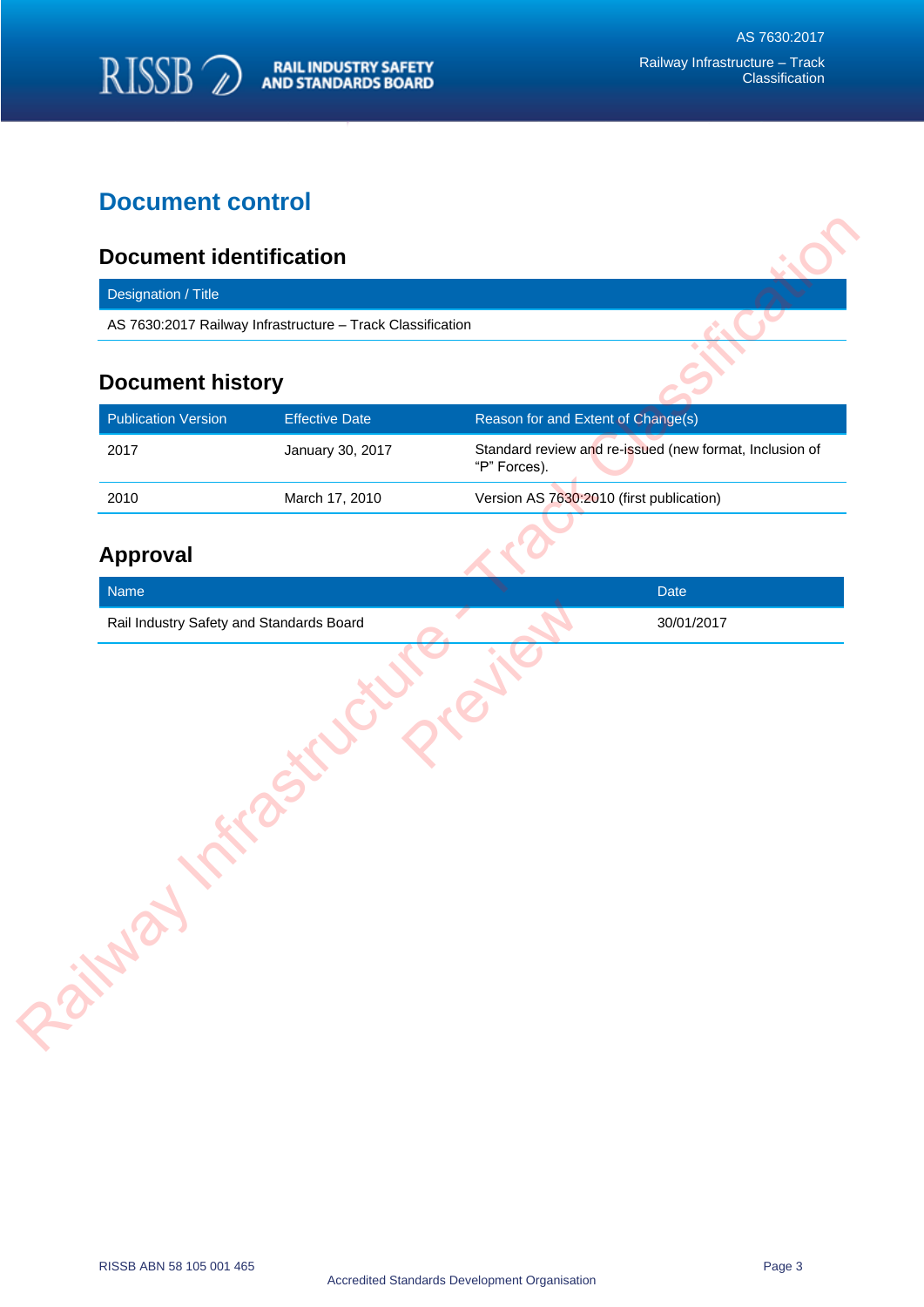

## **Contents**

| 1              |       |  |  |
|----------------|-------|--|--|
|                | 1.1   |  |  |
|                | 1.2   |  |  |
|                | 1.3   |  |  |
|                | 1.4   |  |  |
|                | 1.4.1 |  |  |
|                | 1.5   |  |  |
| $\overline{2}$ |       |  |  |
| 3              |       |  |  |
|                | 3.1   |  |  |
|                | 3.2   |  |  |
|                | 3.3   |  |  |
|                | 3.4   |  |  |
|                |       |  |  |
|                |       |  |  |
|                |       |  |  |
|                |       |  |  |
|                |       |  |  |
|                |       |  |  |
|                |       |  |  |
|                |       |  |  |
|                |       |  |  |
|                |       |  |  |
|                |       |  |  |
|                |       |  |  |
|                |       |  |  |
|                |       |  |  |
|                |       |  |  |
|                |       |  |  |
|                |       |  |  |
|                |       |  |  |
|                |       |  |  |
| Paints         |       |  |  |
|                |       |  |  |
|                |       |  |  |
|                |       |  |  |
|                |       |  |  |
|                |       |  |  |
|                |       |  |  |